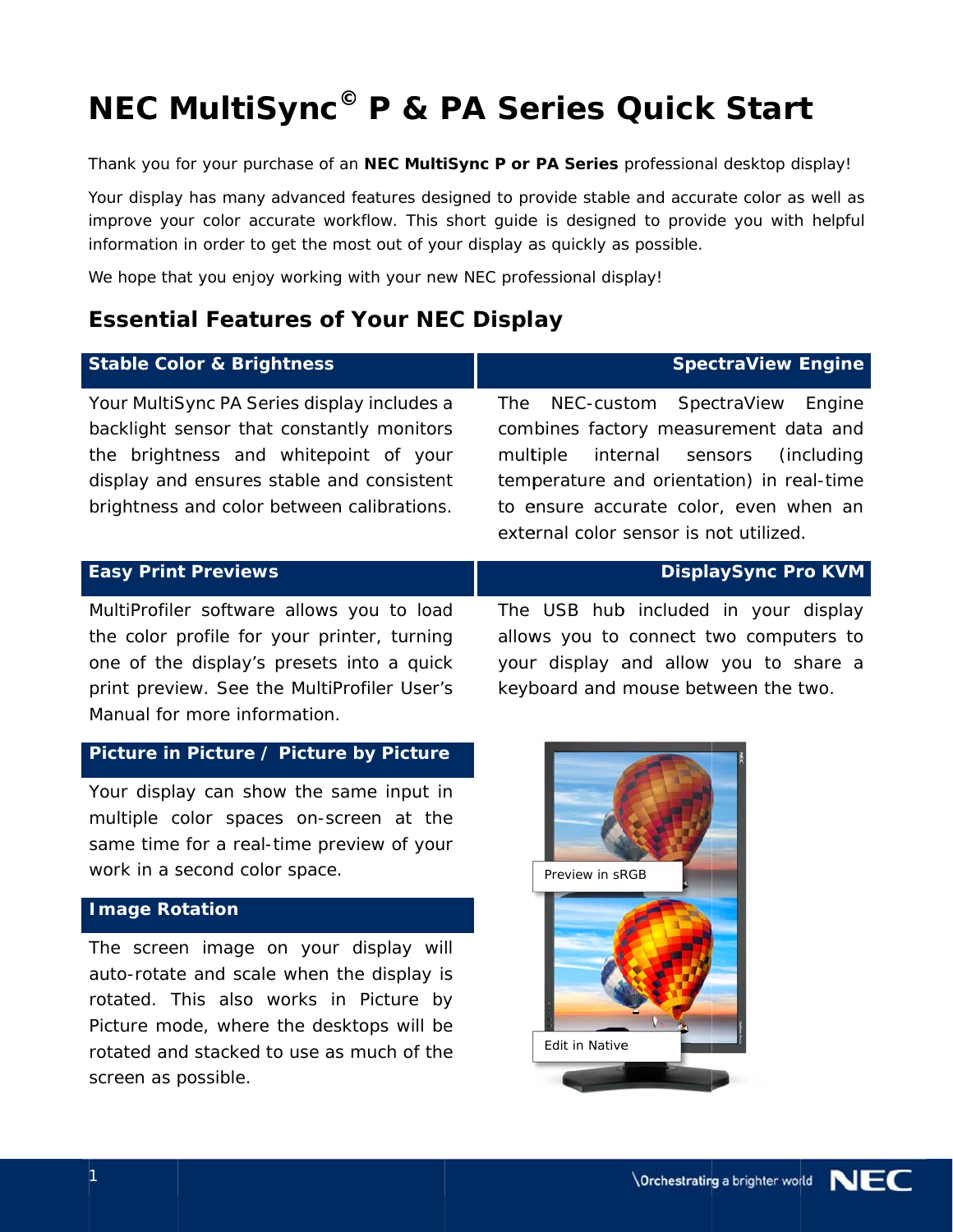## **Connecting Your Display**

Your NEC professional display is designed to connect to most current devices and the most common are covered here. NEC recommends the use of digital connections without adapters, where possible.

Check your display's user's manual for the specific connections and cables included with your display and contact NEC Display Solutions Technical Support with any questions. (Contact information is below.)

#### **Tools Required**

- Your MultiSync P or PA Series display
- MultiProfiler software (download)
- Optional SpectraView<sub>11</sub> color calibration software and a color calibration sensor

#### **Typical Connections**

In addition to the display cable, NEC always recommends using the included USB cable to connect the monitor's USB ports and enable color control of your display.

| <b>Connection</b> | <b>Maximum Resolution</b>                                                           | <b>How to Connect</b>                                                                                                                                                                                                                                                       |
|-------------------|-------------------------------------------------------------------------------------|-----------------------------------------------------------------------------------------------------------------------------------------------------------------------------------------------------------------------------------------------------------------------------|
|                   | DisplayPort 1.2: Up to<br>3840x2160 at 60Hz                                         | Using the included cable, connect the DisplayPort output from<br>your computer to the DisplayPort input on your display.                                                                                                                                                    |
|                   |                                                                                     | Alternatively, models that feature mini DisplayPort inputs can<br>use the smaller end of the mini DisplayPort cable connected to<br>the display and the larger end connected to the computer.                                                                               |
|                   | Thunderbolt™ / Mini<br>DisplayPort: Up to<br>3840x2160 at 60Hz                      | Many display models include a Mini DisplayPort to DisplayPort<br>cable. The smaller end of this cable can be plugged into the<br>Thunderbolt or Mini DisplayPort output from your computer. The<br>larger end can be connected to the DisplayPort input on your<br>display. |
|                   | <b>HDMI 1.4:</b> Up to<br>3840x2160 at 30Hz<br>HDMI 2.0: Up to<br>3840x2160 at 60Hz | MultiSync P & PA Series displays do not ship with an HDMI cable.<br>Using a 3 <sup>rd</sup> party HDMI cable, connect the HDMI output from your<br>computer to the HDMI input to your display.                                                                              |
|                   | DVI-D: Up to $2560x$<br>1600 at 60Hz                                                | Using the included DVI-D cable (single or dual link, depending on<br>your display model), connect the DVI-D output from your<br>computer to the DVI-D input to your display.                                                                                                |

#### **Operating System Settings**

Most modern operating systems will correctly detect the NEC display and its capabilities. The most common problems are due to older graphics cards, missing display drivers or using incorrect cables. If you encounter any problems with the display not appearing correctly, please contact Technical Support.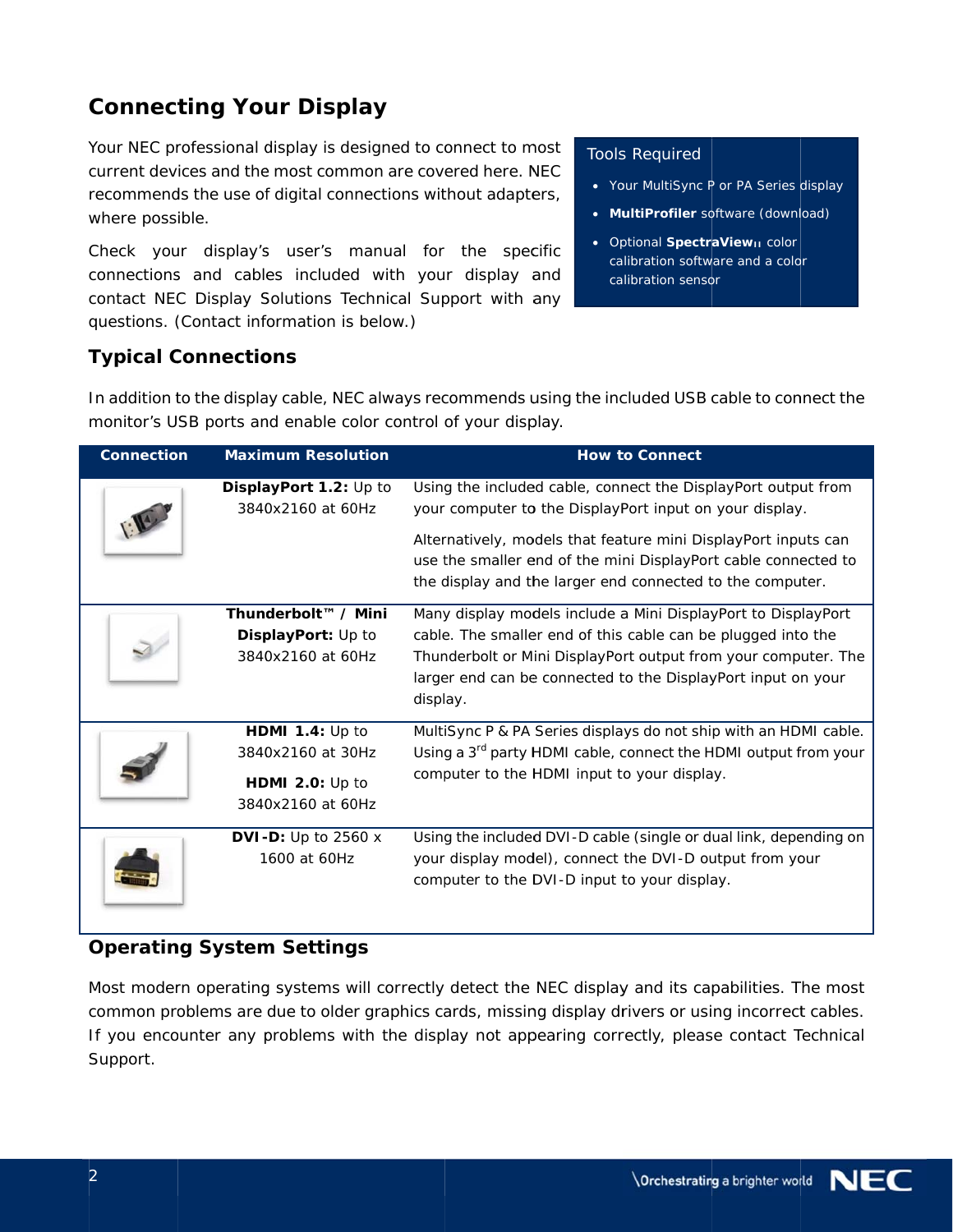# **Adjustments for High PPI Displays**

Some NEC displays feature a higher number of pixels per inch (PPI), which allows more information on on-screen compared to displays with a lower PPI. Displays that have a high PPI will cause items on the screen to appear physically smaller than a comparable display with a lower PPI, though.

Adjustments can be made in your computer's operating system in order to compensate for the smaller appearance of system fonts and icons.

#### Mac  $OS^{\circ}$

#### On MacOS, Display Settings under System Preferences will allow you to

adjust the scaling of your display, making it appear like the display is using a lower resolution.

Note: A lower resolution will result in everything appearing larger on-screen, but will have the side effect of reducing your effective working space.

#### Windows®

On Windows, you can scale the user interface elements separately from the overall screen scaling. The steps vary slightly based on the version of Windows being used.

Windows  $7$ 

http://windows.microsoft.com/en-us/windows7/make-the-text-on-your-screen-larger-or-s maller

• Windows 8: http://windows.microsoft.com/en-us/windows-8/get-best-display-monitor

Instructions for Windows 10 will be published when they are available.

| Model    | <b>Size</b> | PPI |
|----------|-------------|-----|
| P232W    | 23"         | 96  |
| P242W    | 24"         | 93  |
| PA242W   | 24"         | 93  |
| PA272W   | 27"         | 109 |
| PA302W   | 30"         | 101 |
| PA322UHD | 32"         | 140 |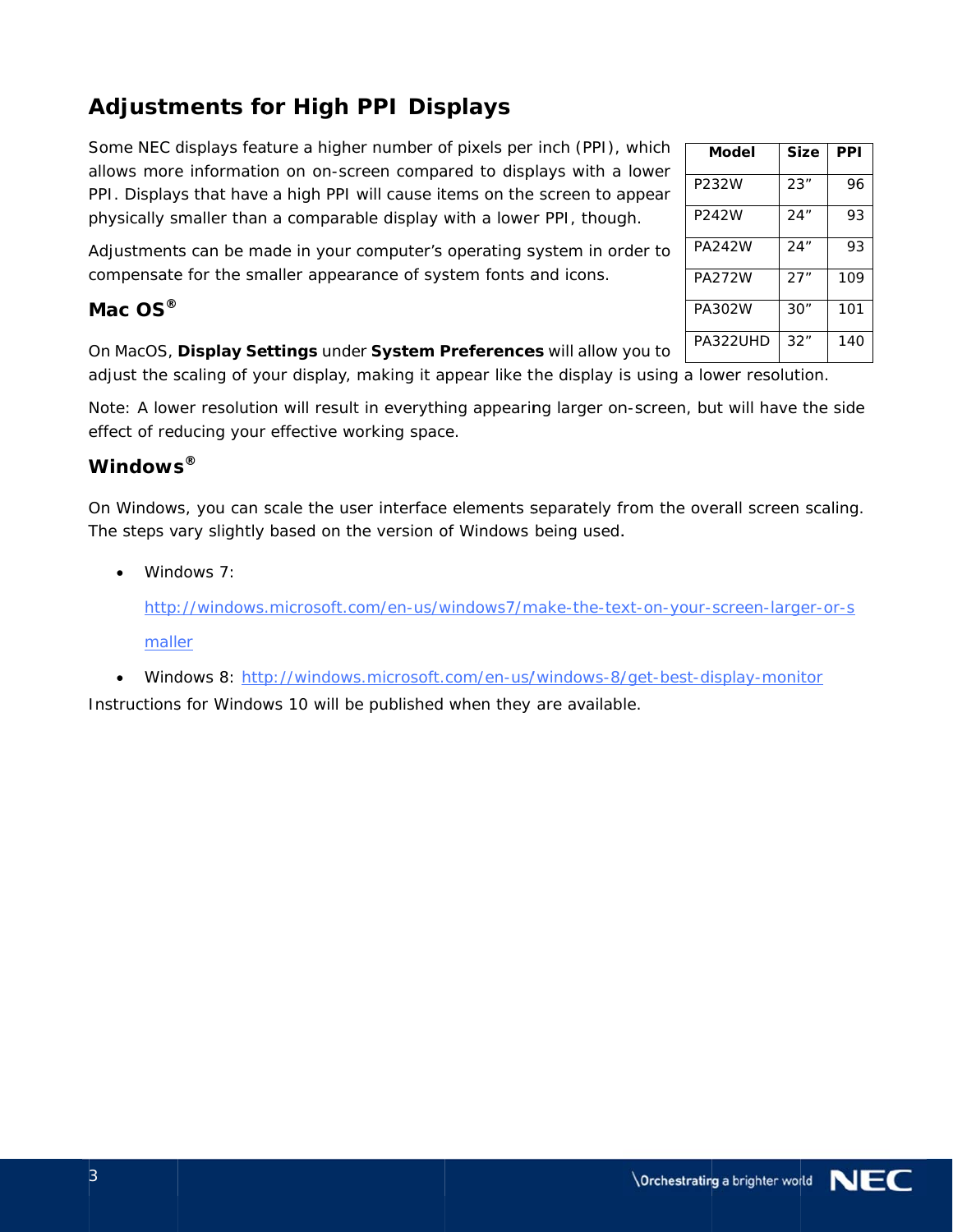## **Controlling and Maintaining Accurate Color**



custom ASIC

Your professional display includes an NEC-exclusive hardware-based color management system that is built into the display called the SpectraView Engine. The SpectraView Engine utilizes real-time processing of factory data, user settings and display sensors to ensure that the colors displayed on your screen are consistent and correct.

The controls for the SpectraView Engine as well as many other display settings are easily accessed through the free MultiProfiler tool.

We highly recommend downloading and installing MultiProfiler for complete control over the color settings on your display including:

1) Editing presets, including adjusting brightness,

black levels, color gamut, gamma, etc.

- 2) Adjusting the Picture in Picture / Picture by Picture settings on your display
- 3) Controlling the DisplaySync Pro KVM feature by
	- adjusting input mapping



In addition to controlling the imaging settings for your display, MultiProfiler can also be used to create keyboard shortcuts for quick access to changing display settings.

More information on MultiProfiler can be found in the Links section below.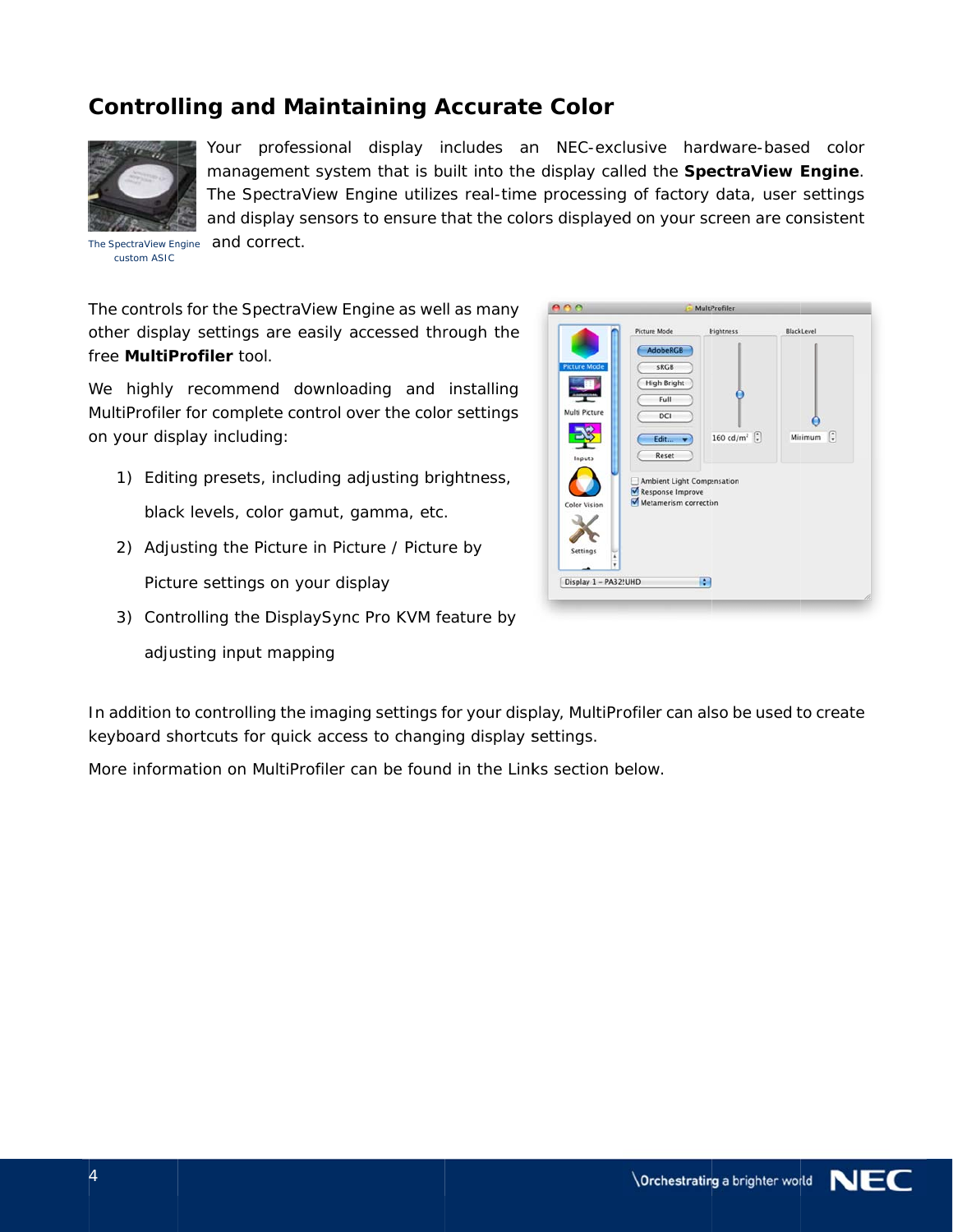## **Color Calibration**

Your NEC professional display excels when used with our custom engineered display calibration software, SpectraView<sub>II</sub><sup>™</sup>.

SpectraView<sub>u</sub> uses an external color sensor together with the SpectraView Engine to adjust the display to match a specific set of target color settings. These adjustments are made directly in the lookup tables (LUTs) in the monitor instead of in the video card, ensuring that no color detail is lost as a result of the calibration process.

Using the SpectraView software consists of 3 steps:

- 1) Select the display to calibrate
- 2) Select or edit the Target to calibrate to
- 3) Click the "Calibrate" button

SpectraView includes default targets for many applications, including printing, photo editing and broadcast video. Most of the default targets are adequate for basic usage and the targets can also be edited for more precise control, including adjustments to white point, brightness, contrast ratio and gamma and color space.

|                | <b>Photo Editing</b>      |                                          | 日次日日 |   |
|----------------|---------------------------|------------------------------------------|------|---|
|                |                           |                                          |      |   |
| a.             | White Point: D65          |                                          |      |   |
| M              |                           | Gamma: 2.20                              |      |   |
| $\alpha$       |                           | Intensity: 140.0 cd/m <sup>2</sup>       |      |   |
|                |                           | <b>O</b> Contrast Ratio: Monitor Default |      |   |
| ь              |                           | Color Gamut: Native (Full)               |      |   |
| Calibration    |                           |                                          |      |   |
|                | <b>Status: Calibrated</b> |                                          |      |   |
|                |                           | Last: 1/6/15 5:37 PM                     |      |   |
|                | Next Due: In 13 days      |                                          |      |   |
|                |                           | Calibration On                           |      |   |
|                |                           | Calibrate                                |      | 8 |
| <b>Display</b> |                           |                                          |      |   |
|                |                           | Display 1 - PA301W (USB)                 |      | ٥ |

SpectraView works perfectly with the NEC custom MDSVSENSOR3 color sensor and can also work with many 3rd party color sensors.

More information on SpectraView<sub>11</sub> can be found in the Links section below.